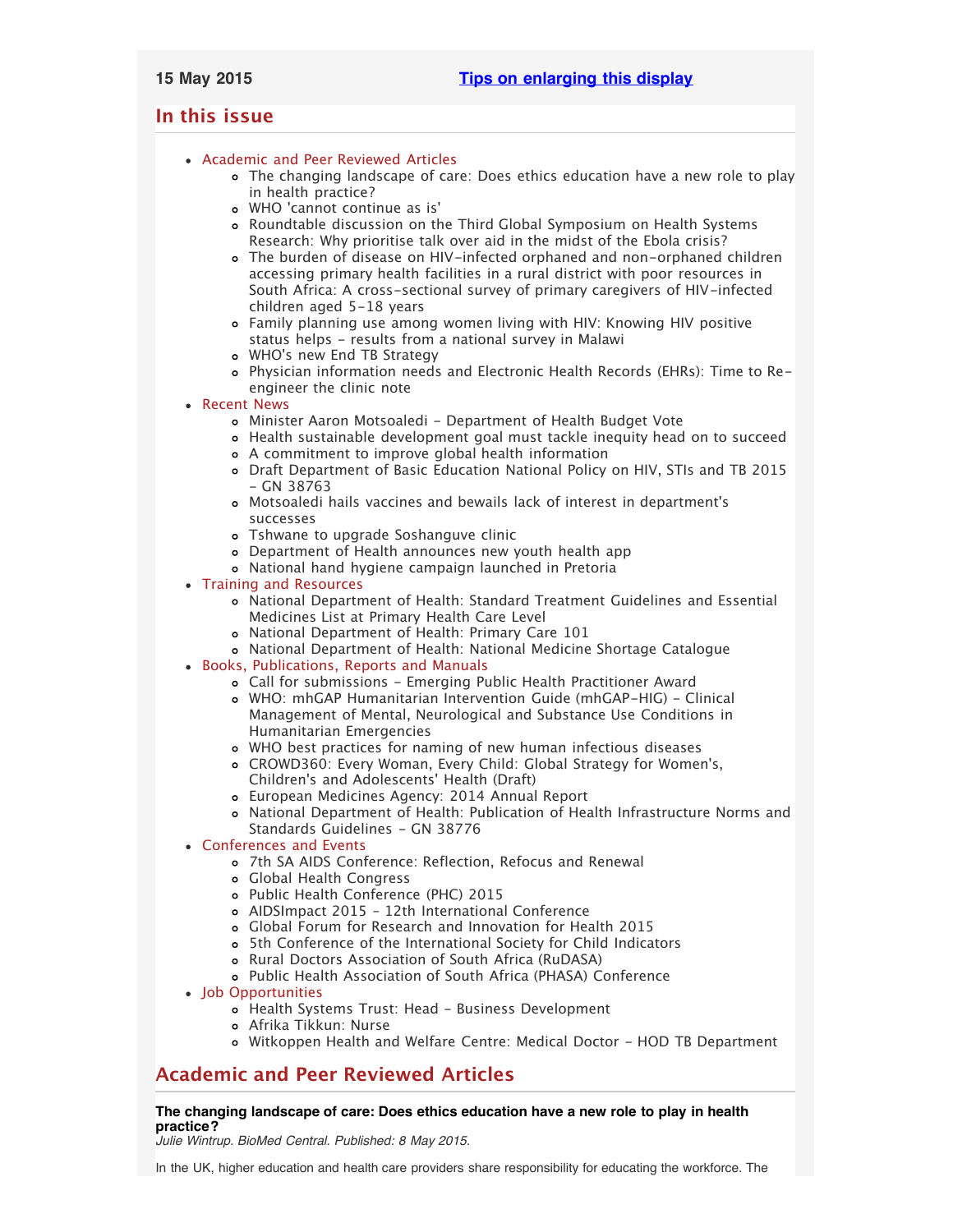challenges facing health practice also face health education and as educators we are implicated, by the way we design curricula and through students' experiences and their stories...[Read More »](http://www.biomedcentral.com/1472-6939/16/22)

Source: <http://www.biomedcentral.com/1472-6939/16/22>[Accessed: 15 May 2015]

**[back to top](#page-0-2)**

# <span id="page-1-0"></span>**WHO 'cannot continue as is'**

*Health-e News. Published: 6 May 2015.*

The World Health Organization (WHO) was at the receiving end of harsh criticism for its weak response to Ebola at the Gates Foundation's Global Partners Forum yesterday... Read More »

Source: [http://www.health-e.org.za/2015/05/06/who-cannot-continue-as-is/\[](http://www.health-e.org.za/2015/05/06/who-cannot-continue-as-is/)Accessed: 15 May 2015]

## **[back to top](#page-0-2)**

# <span id="page-1-1"></span>**Roundtable discussion on the Third Global Symposium on Health Systems Research: Why prioritise talk over aid in the midst of the Ebola crisis?**

*Jeffrey V Lazarus, Dina Balabanova, Kelly Safreed-Harmon, Karen Daniels, Kopano Matlwa Mabaso, Martin McKee, Tolib Mirzoev, Adnan A Hyder, Sofia Gruskin. BMC Health Services Research. Published: 7 May 2015.*

Health systems experts from around the world discuss why they were we meeting at the Third Global Symposium on Health Systems Research while real people were dying of Ebola in West Africa... [Read More »](http://www.hst.org.za/news/roundtable-discussion-third-global-symposium-health-systems-research-why-prioritise-talk-over-a)

Source: [http://www.biomedcentral.com/content/pdf/s12913-015-0842-z.pdf\[](http://www.biomedcentral.com/content/pdf/s12913-015-0842-z.pdf)Accessed: 15 May 2015]

#### **[back to top](#page-0-2)**

<span id="page-1-2"></span>**The burden of disease on HIV-infected orphaned and non-orphaned children accessing primary health facilities in a rural district with poor resources in South Africa: A crosssectional survey of primary caregivers of HIV-infected children aged 5-18 years** *Mathildah M Mokgatle, Sphiwe Madiba. Infectious Diseases of Poverty. Published: 4 May 2015.*

Provider-initiated HIV testing and counseling (PITC) is offered as part of the normal standard of care to increase access to treatment for HIV-infected children. In practice, HIV diagnosis occurs in late childhood following recurrent and chronic infections... [Read More »](http://www.idpjournal.com/content/4/1/18)

Source: <http://www.idpjournal.com/content/4/1/18>[Accessed: 15 May 2015]

#### **[back to top](#page-0-2)**

# <span id="page-1-3"></span>**Family planning use among women living with HIV: Knowing HIV positive status helps - results from a national survey in Malawi**

*Dereje Habte, Jane Namasasu. Reproductive Health. Published: 10 May 2015.*

Women living with HIV continue to encounter unintended pregnancies with a concomitant risk of mother-tochild transmission of HIV infection. Preventing unintended pregnancy among HIV-infected women is one of the strategies in the prevention of new HIV infections among children... Read More »

Source: <http://www.reproductive-health-journal.com/content/12/1/41/abstract>[Accessed: 15 May 2015]

#### **[back to top](#page-0-2)**

#### <span id="page-1-4"></span>**WHO's new End TB Strategy**

*Mukund Uplekar, Diana Weil, Knut Lonnroth, Ernesto Jaramillo, Christian Lienhardt, Hannah Monica Dias, et al. The Lancet. Published: 23 March 2015.*

On May 19, 2014, the 67th World Health Assembly (WHA) adopted WHO's "Global strategy and targets for tuberculosis prevention, care and control after 2015". This post-2015 global tuberculosis strategy, labelled the End TB Strategy, was shaped during the past two years... [Read More »](http://www.thelancet.com/journals/lancet/article/PIIS0140-6736(15)60570-0/fulltext)

Source: [http://www.thelancet.com/journals/lancet/article/PIIS0140-6736\(15\)60570-0/fulltext\[](http://www.thelancet.com/journals/lancet/article/PIIS0140-6736(15)60570-0/fulltext)Accessed: 15 May 2015]

#### **[back to top](#page-0-2)**

# <span id="page-1-5"></span>**Physician information needs and Electronic Health Records (EHRs): Time to Re-engineer the clinic note**

*Richelle J. Koopman, Linsey M. Barker Steege, Joi L. Moore, Martina A. Clarke, Shannon M. Canfield, Min S. Kim and Jeffery L. Belden. Journal of the American Board of Family Medicine. Published: May-June 2015.*

Primary care physicians face cognitive overload daily, perhaps exacerbated by the form of electronic health record documentation. We examined physician information needs to prepare for clinic visits, focusing on past clinic progress notes... [Read More »](http://www.jabfm.org/content/28/3/316)

Source: [http://www.jabfm.org/content/28/3/316\[](http://www.jabfm.org/content/28/3/316)Accessed: 15 May 2015]

**[back to top](#page-0-2)**

<span id="page-1-6"></span>**Recent News**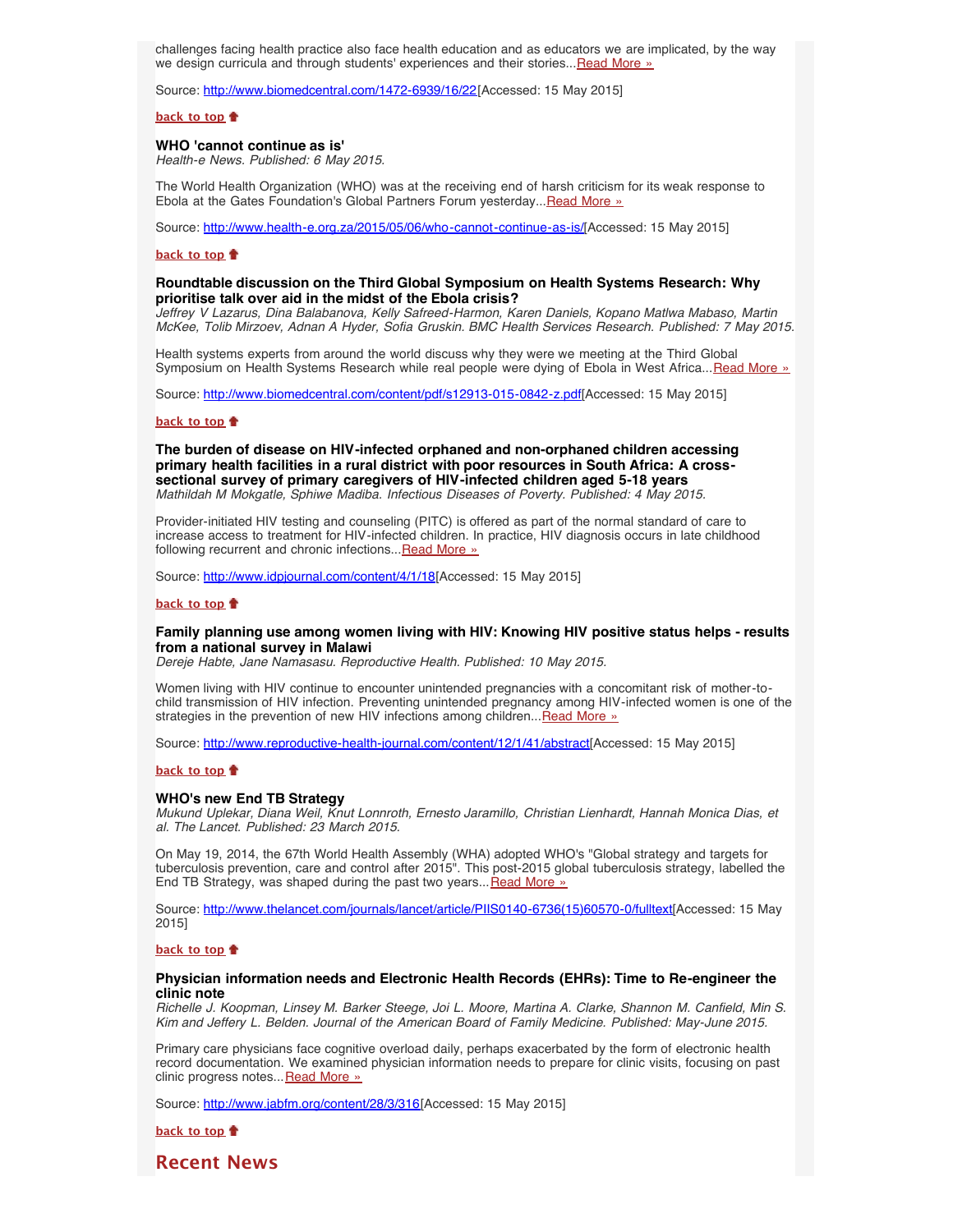# **Minister Aaron Motsoaledi - Department of Health Budget Vote**

<span id="page-2-0"></span>*National Department of Health. Published: 5 May 2015.*

The full text of Minister Aaron Motsoaledi's Department of Health Budget Vote in Parliament on 5 May 2015... [Read More »](http://www.hst.org.za/news/minister-aaron-motsoaledi-health-dept-budget-vote-201516)

Source: [http://www.gov.za/speeches/minister-aaron-motsoaledi-health-dept-budget-vote-201516-5-may-2015-](http://www.gov.za/speeches/minister-aaron-motsoaledi-health-dept-budget-vote-201516-5-may-2015-0000) [0000\[](http://www.gov.za/speeches/minister-aaron-motsoaledi-health-dept-budget-vote-201516-5-may-2015-0000)Accessed: 15 May 2015]

#### **[back to top](#page-0-2)**

#### <span id="page-2-1"></span>**Health sustainable development goal must tackle inequity head on to succeed**

*The Guardian. Published: 7 April 2015.*

Unless the new global health target provides adequate financial protection, it will favour the wealthy, widening the gap between the richest and the poorest... [Read More »](http://www.theguardian.com/global-development/2015/apr/07/health-sustainable-development-goal-inequity)

Source: [http://www.theguardian.com/global-development/2015/apr/07/health-sustainable-development-goal](http://www.theguardian.com/global-development/2015/apr/07/health-sustainable-development-goal-inequity)[inequity \[](http://www.theguardian.com/global-development/2015/apr/07/health-sustainable-development-goal-inequity)Accessed: 15 May 2015]

### **[back to top](#page-0-2)**

### <span id="page-2-2"></span>**A commitment to improve global health information**

*WHO. Published: 6 May 2015.*

WHO and the Institute of Health Metrics and Evaluation (IHME) today signed a Memorandum of Understanding defining areas where they will work together to improve the quality and use of global health estimates to measure the world's health challenges... [Read More »](http://www.who.int/mediacentre/news/releases/2015/health-metrics-evaluation/en/)

Source: [http://www.who.int/mediacentre/news/releases/2015/health-metrics-evaluation/en/\[](http://www.who.int/mediacentre/news/releases/2015/health-metrics-evaluation/en/)Accessed: 15 May 2015]

## **[back to top](#page-0-2)**

<span id="page-2-3"></span>**Draft Department of Basic Education National Policy on HIV, STIs and TB 2015 - GN 38763** *National Department of Basic Education. Published: 5 May 2015.*

The National Department of Basic Education invites written submissions from stakeholder bodies and members of the public on its Draft National Policy on HIV, STIs and TB. [Read More »](http://www.hst.org.za/publications/draft-department-basic-education-national-policy-hiv-stis-and-tb-2015-gn-38763)

Source: [http://www.gpwonline.co.za/Gazettes/Gazettes/38763\\_5-5\\_BasicEdu.pdf\[](http://www.gpwonline.co.za/Gazettes/Gazettes/38763_5-5_BasicEdu.pdf)Accessed: 15 May 2015]

#### **[back to top](#page-0-2)**

## <span id="page-2-4"></span>**Motsoaledi hails vaccines and bewails lack of interest in department's successes** *BDlive. Published: 5 May 2015.*

The government's recent introduction of two new childhood vaccines has slashed the number of cases of lifethreatening pneumonia and rotavirus, yet these successes have been barely acknowledged, says Minister of Health Aaron Motsoaledi... [Read More »](http://www.hst.org.za/news/motsoaledi-hails-vaccines-and-bewails-lack-interest-department-s-successes)

Source: [http://www.bdlive.co.za/national/health/2015/05/05/motsoaledi-hails-vaccines-and-bewails-lack-of](http://www.bdlive.co.za/national/health/2015/05/05/motsoaledi-hails-vaccines-and-bewails-lack-of-interest-in-departments-successes)[interest-in-departments-successes](http://www.bdlive.co.za/national/health/2015/05/05/motsoaledi-hails-vaccines-and-bewails-lack-of-interest-in-departments-successes)[Accessed: 15 May 2015]

#### **[back to top](#page-0-2)**

## <span id="page-2-5"></span>**Tshwane to upgrade Soshanguve clinic**

*Health-e News. Published: 4 May 2015.*

Construction to upgrade Soshanguve's Block JJ Clinic is expected to be completed by July. The clinic's upgrade, which includes new buildings, comes after residents complained about poor infrastructure and long queues at the clinic, according to Lindela Mashigo, City of Tshwane director of media relations, communication, marketing and events. [Read More »](http://www.hst.org.za/news/tshwane-upgrade-soshanguve-clinic)

Source: [http://www.health-e.org.za/2015/05/04/tshwane-to-upgrade-shoshanguve-clinic/\[](http://www.health-e.org.za/2015/05/04/tshwane-to-upgrade-shoshanguve-clinic/)Accessed: 15 May 2015]

**[back to top](#page-0-2)**

# <span id="page-2-6"></span>**Department of Health announces new youth health app**

*Health-e News. Published: 7 May 2015.*

The Department of Health is launching a new cell phone app to take health messaging to the country's young people - and asking youth to help. [Read More »](http://www.hst.org.za/news/department-health-announces-new-youth-health-app)

Source: [http://www.health-e.org.za/2015/05/07/department-of-health-announces-new-youth-health](http://www.health-e.org.za/2015/05/07/department-of-health-announces-new-youth-health-app/)[app/\[](http://www.health-e.org.za/2015/05/07/department-of-health-announces-new-youth-health-app/)Accessed: 15 May 2015]

### **[back to top](#page-0-2)**

**National hand hygiene campaign launched in Pretoria**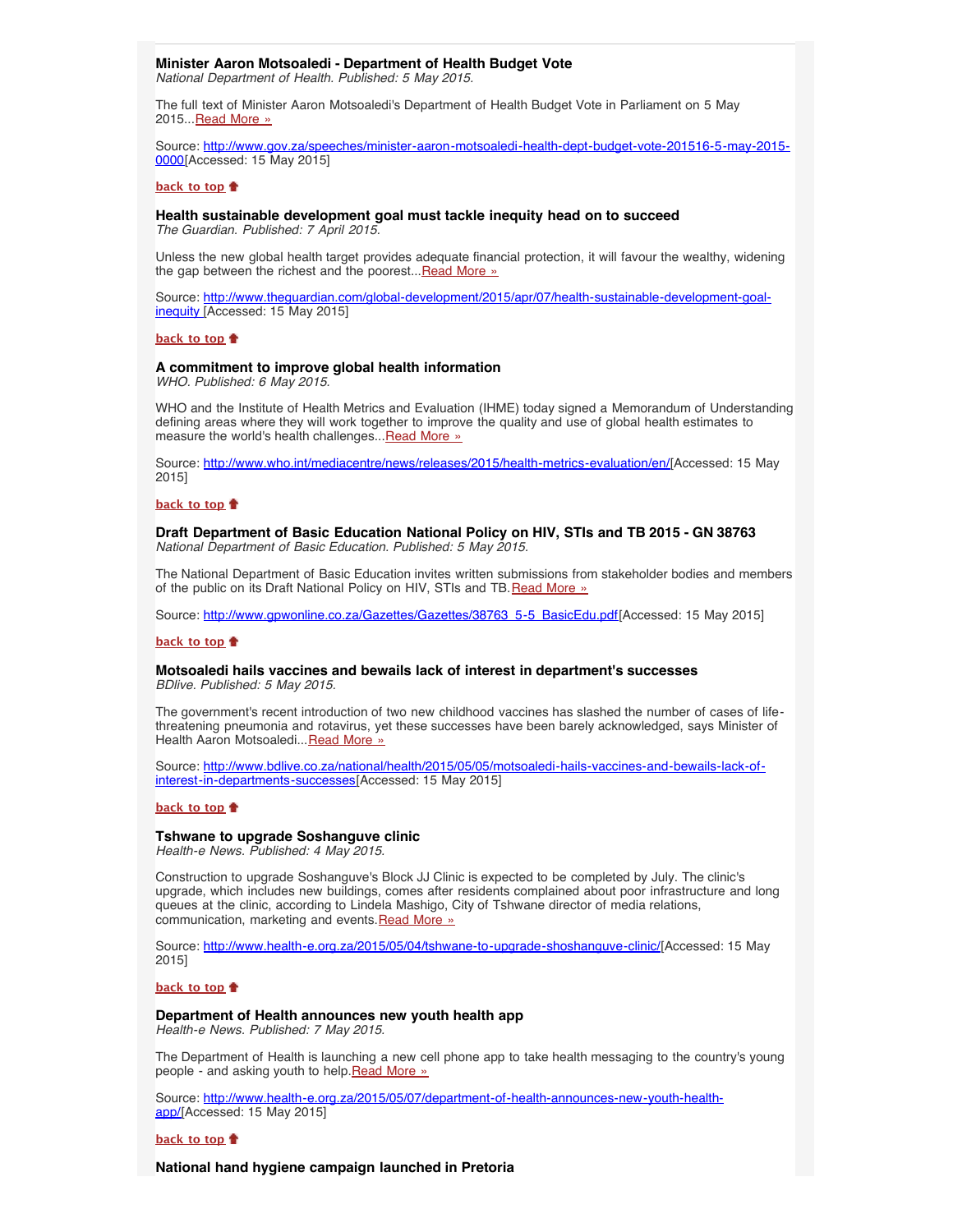<span id="page-3-0"></span>*SABC. Published: 4 May 2015.*

Healthcare workers should always wash their hands before attending to patients, Gauteng MEC for Health Qedani Mahlangu said on Monday. [Read More »](http://www.hst.org.za/news/national-hand-hygiene-campaign-launched-pretoria)

Source: [http://www.sabc.co.za/news/a/dce19b804840680585eaff4d1170398b/National-hand-hygiene](http://www.sabc.co.za/news/a/dce19b804840680585eaff4d1170398b/National-hand-hygiene-campaign-launched-in-Pretoria--20150504)[campaign-launched-in-Pretoria--20150504\[](http://www.sabc.co.za/news/a/dce19b804840680585eaff4d1170398b/National-hand-hygiene-campaign-launched-in-Pretoria--20150504)Accessed: 15 May 2015]

# **[back to top](#page-0-2)**

# <span id="page-3-1"></span>**Training and Resources**

<span id="page-3-2"></span>**Standard Treatment Guidelines and Essential Medicines List at Primary Health Care Level** *National Department of Health. 2014 Edition.*

The Primary Healthcare (PHC) Standard Treatment Guidelines (STGs) and Essential Medicines List (EML) 2014 edition provides a solid foundation, and standardised criteria guiding clinicians in the provision of essential universal PHC. [Click Here»](http://www.doh.gov.za/docs/EDP/PrimaryHealthCarelevel2014.pdf)

**[back to top](#page-0-2)**

# <span id="page-3-3"></span>**Primary Care 101**

*National Department of Health. Published: 2013/2014.*

Primary Care 101 is a symptom-based integrated clinical management guideline using an algorithmic approach for the management of common symptoms and chronic conditions in adults. The guidelines are intended for use by all health care practitioners working at primary care level in South Africa. [Click Here»](http://www.hst.org.za/publications/primary-health-care-101)

#### **[back to top](#page-0-2)**

#### <span id="page-3-4"></span>**National Medicine Shortage Catalogue**

*National Department of Health. Published: 22 April 2015.*

The Medicine Shortages Catalogue published by the South African National Department of Health reflects shortages at Provincial Depot level for medicines on national contracts. The Catalogue is updated fortnightly by the Affordable Medicines Directorate Contract Management Unit. [Click Here»](http://www.doh.gov.za/docs/EDP/NationalMedicineShortagesCatalogue.pdf)

# **[back to top](#page-0-2)**

# <span id="page-3-5"></span>**Books, Publications, Reports and Manuals**

# <span id="page-3-6"></span>**Call for submissions - Emerging Public Health Practitioner Award**

*Health Systems Trust*

The South African Health Review Emerging Public Health Practitioner Award is offered to South African candidates under the age of 35 to submit a chapter dealing with public health or policy in South Africa for publication in the South African Health Review... [Click Here»](http://www.hst.org.za/news/call-submissions-emerging-public-health-practitioner-award)

#### **[back to top](#page-0-2)**

## <span id="page-3-7"></span>**mhGAP Humanitarian Intervention Guide (mhGAP-HIG) - Clinical Management of Mental, Neurological and Substance Use Conditions in Humanitarian Emergencies** *WHO. Published: 2015.*

The mhGAP Humanitarian Intervention Guide contains first-line management recommendations for mental, neurological and substance use conditions for non-specialist health-care providers in humanitarian emergencies where access to specialists and treatment options is limited.[Click Here»](http://www.hst.org.za/publications/mhgap-humanitarian-intervention-guide-mhgap-hig-clinical-management-mental-neurological)

#### **[back to top](#page-0-2)**

#### <span id="page-3-8"></span>**WHO best practices for naming of new human infectious diseases** *WHO. Published: 2015.*

WHO, in consultation and collaboration with the World Organisation for Animal Health (OIE) and the Food and Agriculture Organization of the United Nations (FAO), has identified best practices for the naming of new human diseases...[Click Here»](http://www.hst.org.za/publications/who-best-practices-naming-new-human-infectious-diseases)

## **[back to top](#page-0-2)**

# <span id="page-3-9"></span>**Every Woman, Every Child: Global Strategy for Women's, Children's and Adolescents' Health (Draft)**

*CROWD360. Published: 5 May 2015.*

This draft is based on emerging themes from the Global Strategy Working Papers and subsequent drafts will reflect the updated content from the working papers and consultations as these are completed. Comments may be submitted to: [http://www.womenchildrenpost2015.org](http://www.womenchildrenpost2015.org/)

**[back to top](#page-0-2)**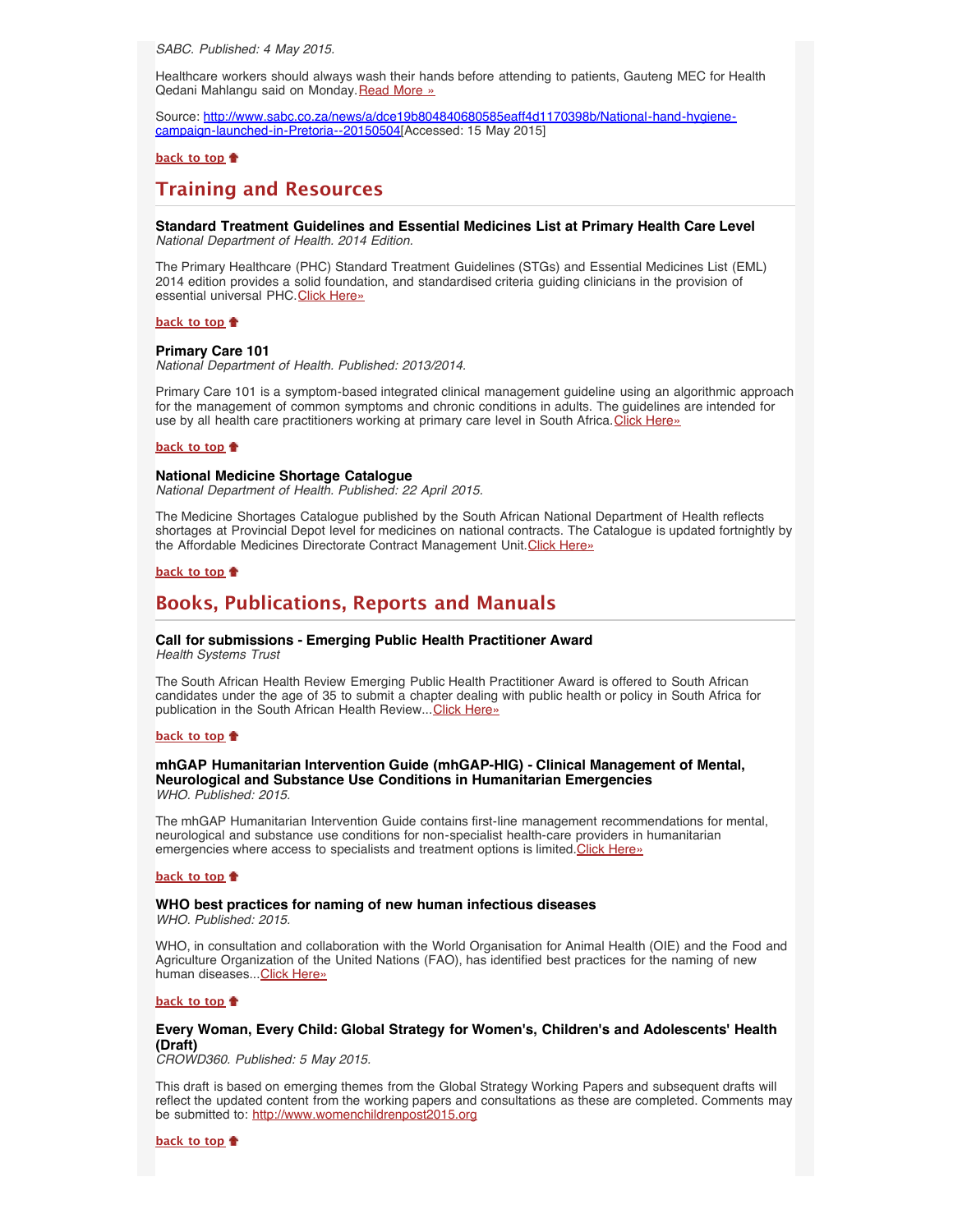# <span id="page-4-0"></span>**2014 Annual Report**

*European Medicines Agency. Published: 30 April 2015.*

The annual report published by the European Medicines Agency (EMA) today focuses on the Agency's key priorities, including the evaluation of medicines and the support to research and development of new and innovative medicines. [Click Here»](http://www.hst.org.za/publications/european-medicines-agency-2014-annual-report)

#### **[back to top](#page-0-2)**

# <span id="page-4-1"></span>**Publication of Health Infrastructure Norms and Standards Guidelines - GN 38776**

*National Department of Health. Published: 8 May 2015.*

These guidelines outline the health infrastructure norms and standards relating to environment and sustainability; project planning and briefing guide; clinical diagnostic laboratory guidelines; infection prevention and control; health facility residential; hospital design principles; pharmacy; outpatient services; innovative building technologies; adult oncology... [Click Here»](http://www.hst.org.za/publications/publication-health-infrastructure-norms-and-standards-guidelines-gn-38776)

**[back to top](#page-0-2)**

# <span id="page-4-2"></span>**Conferences and Events**

# <span id="page-4-3"></span>**7th SA AIDS Conference: Reflection, Refocus and Renewal**

*When: 9-12 June 2015 Venue: Durban International Convention Centre, South Africa URL: <http://www.saaids.co.za/>*

This Conference comes at a critical time in global health, as 2015 marks the end of the MDGs and the beginning of the post-2015 sustainable development agenda. The theme of the Conference this year: Reflection, Refocus and Renewal provides a unique opportunity to reflect on what we have done across the entire spectrum of our programmes in the response to HIV, including the structural and social determinants which fuel this epidemic.

# **[back to top](#page-0-2)**

# <span id="page-4-4"></span>**Global Health Congress**

*When: 25-27 June 2015 Venue: Oxford, England URL: <http://www.globalhealthcongress.org/>*

Chaired by Professor Angela Coulter of Oxford University's Nuffield Department of Population Health, this Oxford-based conference aims to bring together researchers who aim to promote health and wellbeing through improved health services in Europe and around the world.

## **[back to top](#page-0-2)**

# <span id="page-4-5"></span>**Public Health Conference (PHC) 2015**

*When: 11-13 July 2015 Venue: Bangkok, Thailand URL: [http://www.publichealth-conference.org](http://www.publichealth-conference.org/)*

The conference is organized by Tomorrow People Organization - internationally recognized non-profit organisation with head quarters in Belgrade, Serbia. The official language of the conference is English. Attendance of delegates from more than 40 countries is expected.

## **[back to top](#page-0-2)**

# <span id="page-4-6"></span>**AIDSImpact 2015 – 12th International Conference**

*When: 28-31 July 2015 Venue: Amsterdam, Netherlands URL: <http://www.aidsimpact.com/2015/>*

AIDSImpact is an international behavioral and psychosocial science conference that addresses issues related to HIV/AIDS prevention, treatment and care, focusing both globally and on specific communities and countries hardest hit by the HIV/AIDS epidemic. AIDSImpact first convened in Amsterdam in 1991. Now, in 2015 the 12th AIDSImpact conference returns to the city.

## **[back to top](#page-0-2)**

# <span id="page-4-7"></span>**Global Forum on Research and Innovation for Health 2015**

*When: 24-27 August 2015 Venue: Manila, Philippines URL: [http://www.forum2015.org](http://www.forum2015.org/)*

Forum 2015 is a unique global platform to promote the role of research and innovation in creating better health, enhancing equity and stimulating development. Join other policy-makers, business and non-profit leaders, international organizations, academic and research institutions, social entrepreneurs and key stakeholders, as we work together to shape the global health research agenda locally, regionally and globally.

#### **[back to top](#page-0-2)**